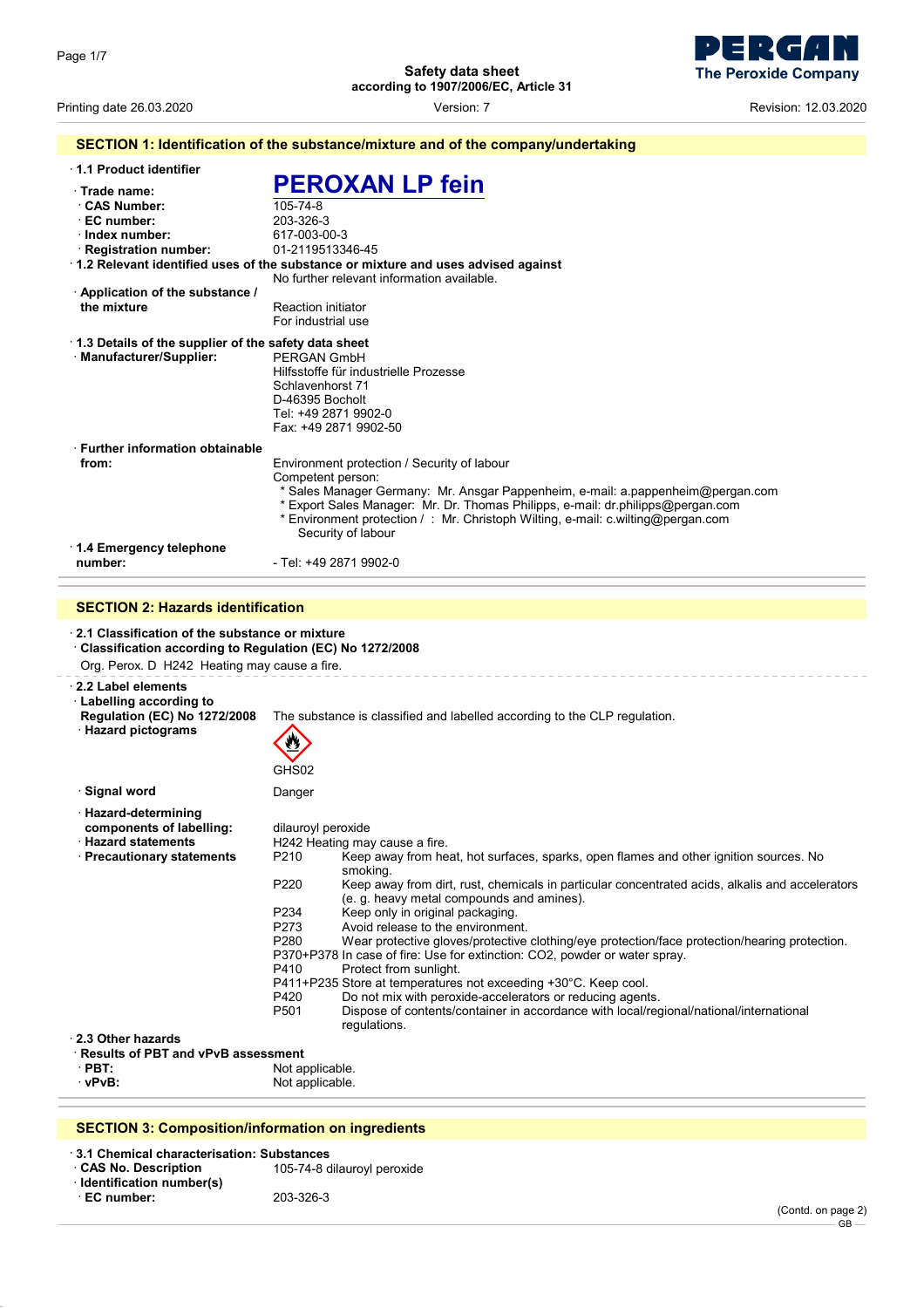Printing date 26.03.2020 **Printing date 26.03.2020** Cersion: 7 **Revision: 12.03.2020** Revision: 12.03.2020

## **Trade name:PEROXAN LP fein**

(Contd. of page 1) · **Index number:** 617-003-00-3 **SECTION 4: First aid measures** · **4.1 Description of first aid measures** Take care of personal protection for the first aider. · **After inhalation:** Take affected persons into fresh air and keep quiet. · **After skin contact:** Immediately remove contaminated clothing. Rinse opened eye for several minutes under running water. After swallowing: **If symptoms persist consult doctor.** · **4.2 Most important symptoms and effects, both acute and** delayed **delayed** No further relevant information available. · **4.3 Indication of any immediate medical attention and special** No further relevant information available. **SECTION 5: Firefighting measures** · **5.1 Extinguishing media** · **Suitable extinguishing agents:** CO2, powder or water spray. Fight larger fires with water spray or alcohol resistant foam. · **5.2 Special hazards arising from the substance or mixture** Under certain fire conditions, traces of other toxic gases cannot be excluded. Hydrocarbons, carbondioxide and -monoxid. · **5.3 Advice for firefighters** · **Protective equipment:** Do not inhale explosion gases or combustion gases. Cool endangered receptacles with water spray. Self-protection first! **SECTION 6: Accidental release measures** · **6.1 Personal precautions, protective equipment and** Keep away from ignition sources. In case of further temperature should be cooled with waterspray from a safe distance. Wear breathing apparatus with filter A during decomposition of materials. Wear protective equipment. Keep unprotected persons away. **6.2 Environmental precautions:**  $\sqrt{M}$  Do not allow to enter sewers/ surface or ground water. · **6.3 Methods and material for containment and cleaning up:** Ensure adequate ventilation. Large quantities should be diluted with suitable desensitation agent to a concentration below 10 % before disposal. Pick up mechanically, collect in a suitable receptacle and dispose in accordance with government regulations. · **6.4 Reference to other sections** In case of large spillage the environmental authority should be informed.

### **SECTION 7: Handling and storage**

| ⋅7.1 Precautions for safe |                                                                                                               |
|---------------------------|---------------------------------------------------------------------------------------------------------------|
| handling                  | Keep receptacles tightly sealed.                                                                              |
|                           | Store in cool, dry place in tightly closed receptacles.                                                       |
|                           | Keep away from heat and direct sunlight.                                                                      |
|                           | Open and handle receptacle with care.                                                                         |
|                           | Prevent formation of dust                                                                                     |
|                           | Wear suitable respiratory protective device when decanting larger quantities without extractor facilities.    |
|                           | Do not refill residue into storage receptacles.                                                               |
|                           | Restrict the quantity stored at the work place.                                                               |
|                           | Before break and at the end of work hands should be thoroughly washed.                                        |
|                           | Only use tools made of suitable materials (e. g. polyethylene or stainless steel).                            |
|                           | Keep away from dirt, rust, chemicals in particular concentrated acids, alkalis and accelerators (e. q. heavy- |
|                           | metal compounds and amines).                                                                                  |
|                           | While using do not eat, drink or smoke.                                                                       |
|                           | Do not generate flames or sparks.                                                                             |

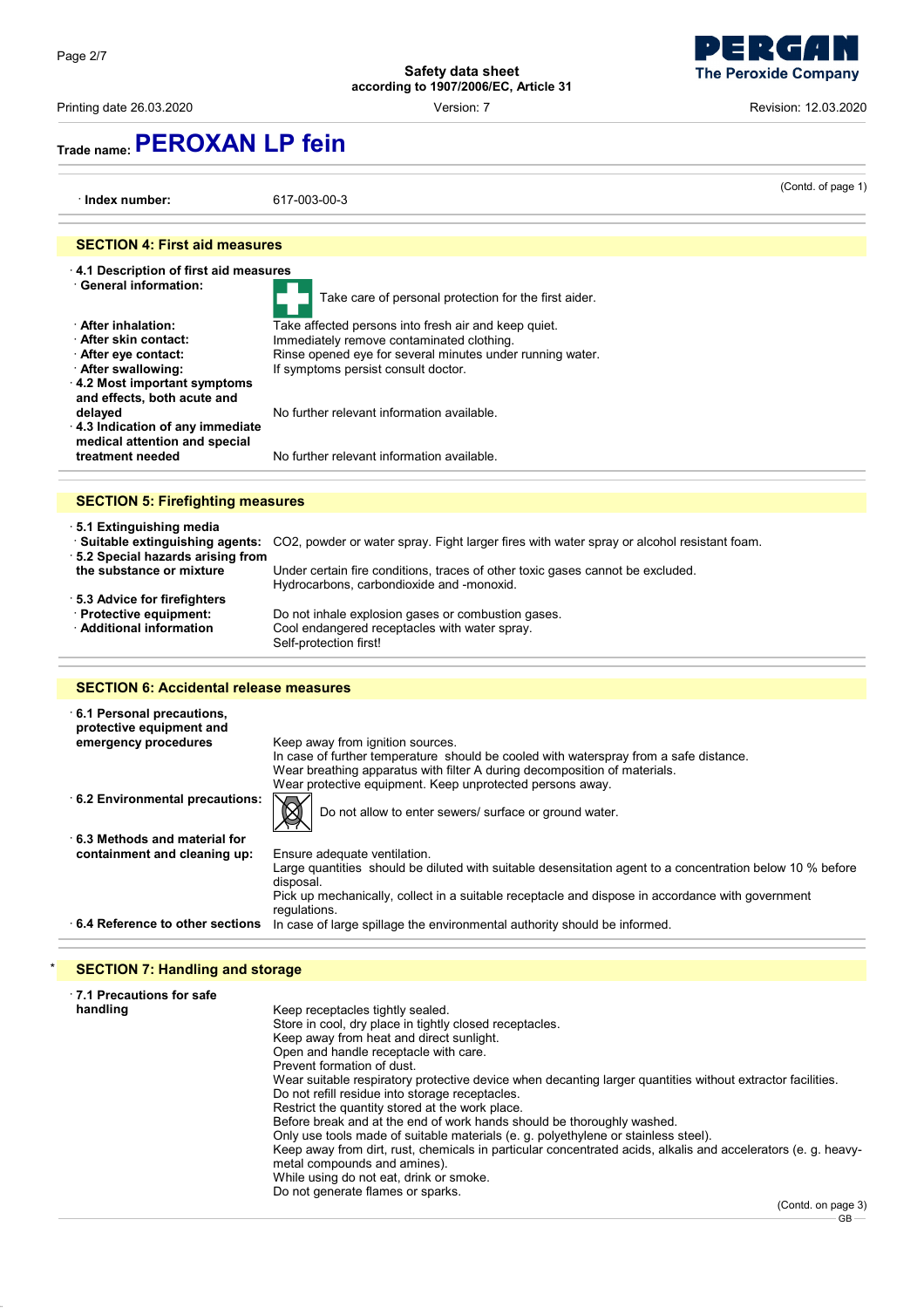

Printing date 26.03.2020 Version: 7 Revision: 12.03.2020

| Trade name: PEROXAN LP fein                                       |                                                                                                                                                 |
|-------------------------------------------------------------------|-------------------------------------------------------------------------------------------------------------------------------------------------|
|                                                                   | (Contd. of page 2)                                                                                                                              |
|                                                                   | Keep product and emptied container away from heat and sources of ignition.                                                                      |
|                                                                   | Avoid shock and friction.                                                                                                                       |
|                                                                   | Take precautionary measures against static discharges.                                                                                          |
|                                                                   | Do not smoke.                                                                                                                                   |
| Information about fire - and                                      |                                                                                                                                                 |
| explosion protection:                                             | Protect from heat.                                                                                                                              |
|                                                                   | Protect against electrostatic charges.                                                                                                          |
|                                                                   | Prevent impact and friction.                                                                                                                    |
|                                                                   | Use explosion-proof apparatus / fittings and spark-proof tools.                                                                                 |
|                                                                   | Dust can combine with air to form an explosive mixture.                                                                                         |
|                                                                   | Substance/product is oxidising when dry.                                                                                                        |
|                                                                   | Product is not explosive. However, formation of explosive air/dust mixtures are possible.                                                       |
|                                                                   | Avoid open flames, sparks, direct sunlight and other sources of ignition.                                                                       |
|                                                                   | Keep ignition sources away - Do not smoke.                                                                                                      |
| .7.2 Conditions for safe storage, including any incompatibilities |                                                                                                                                                 |
| · Storage:                                                        | Pay attention to the special requirements of your local autorithies for storing dangerous goods.                                                |
| Requirements to be met by                                         |                                                                                                                                                 |
| storerooms and receptacles:                                       | Store in a cool location.                                                                                                                       |
|                                                                   | Store only in the original receptacle.                                                                                                          |
|                                                                   | Prevent any seepage into the ground.                                                                                                            |
|                                                                   | Use only receptacles specifically permitted for this substance/product.                                                                         |
| Information about storage in                                      |                                                                                                                                                 |
| one common storage facility:                                      | Do not store or park organic peroxide together with heavy metal compounds and amines.<br>Store away from foodstuffs, drinks and feeding stuffs. |
| $\cdot$ Further information about                                 |                                                                                                                                                 |
| storage conditions:                                               | Keep container tightly sealed.                                                                                                                  |
|                                                                   | Store in cool, dry conditions in well sealed receptacles.                                                                                       |
|                                                                   | Protect from heat and direct sunlight.                                                                                                          |
|                                                                   | Protect from contamination.                                                                                                                     |
|                                                                   | Store in a cool place.                                                                                                                          |
| · Recommended storage                                             |                                                                                                                                                 |
| temperature (To maintain                                          |                                                                                                                                                 |
| quality):                                                         | $max.: +30^{\circ}C$                                                                                                                            |
| · Storage class:                                                  | 5.2                                                                                                                                             |
| .7.3 Specific end use(s)                                          | No further relevant information available.                                                                                                      |
|                                                                   |                                                                                                                                                 |
| <b>SECTION 8: Exposure controls/personal protection</b>           |                                                                                                                                                 |

| · Additional information about<br>design of technical facilities:                         | No further data; see item 7.                                                                            |  |
|-------------------------------------------------------------------------------------------|---------------------------------------------------------------------------------------------------------|--|
| 8.1 Control parameters<br>Ingredients with limit values<br>that require monitoring at the |                                                                                                         |  |
| workplace:                                                                                | Not required.                                                                                           |  |
| $\cdot$ DNELs                                                                             |                                                                                                         |  |
| 105-74-8 dilauroyl peroxide                                                               |                                                                                                         |  |
| Dermal                                                                                    | DNEL Longterm System 100 mg/kg bw/day (Worker)                                                          |  |
|                                                                                           | Inhalative DNEL Longterm System 35 mg/m3 (Worker)                                                       |  |
| $\cdot$ PNECs                                                                             |                                                                                                         |  |
| 105-74-8 dilauroyl peroxide                                                               |                                                                                                         |  |
|                                                                                           | PNEC Marinewater sed 0.32 mg/kg sed dw (AF 1.000)                                                       |  |
| <b>PNEC Freshwater</b>                                                                    | $0.0089$ mg/l (AF 10)                                                                                   |  |
| <b>PNEC Freshwater sed</b>                                                                | 3.2 mg/kg sed dw (AF 100)                                                                               |  |
| <b>PNEC Soil</b>                                                                          | 41.3 mg/kg soil dw (-)                                                                                  |  |
| PNEC STP                                                                                  | 10 mg/l (AF 100)                                                                                        |  |
| <b>PNEC Marinewater</b>                                                                   | 0.00089 mg/l (AF 100)                                                                                   |  |
| · Additional information:                                                                 | The lists valid during the making were used as basis.                                                   |  |
| 8.2 Exposure controls<br>· Personal protective equipment:<br>General protective and       |                                                                                                         |  |
| hygienic measures:                                                                        | The usual precautionary measures are to be adhered to when handling chemicals.<br>$\sqrt{2}$ $\sqrt{2}$ |  |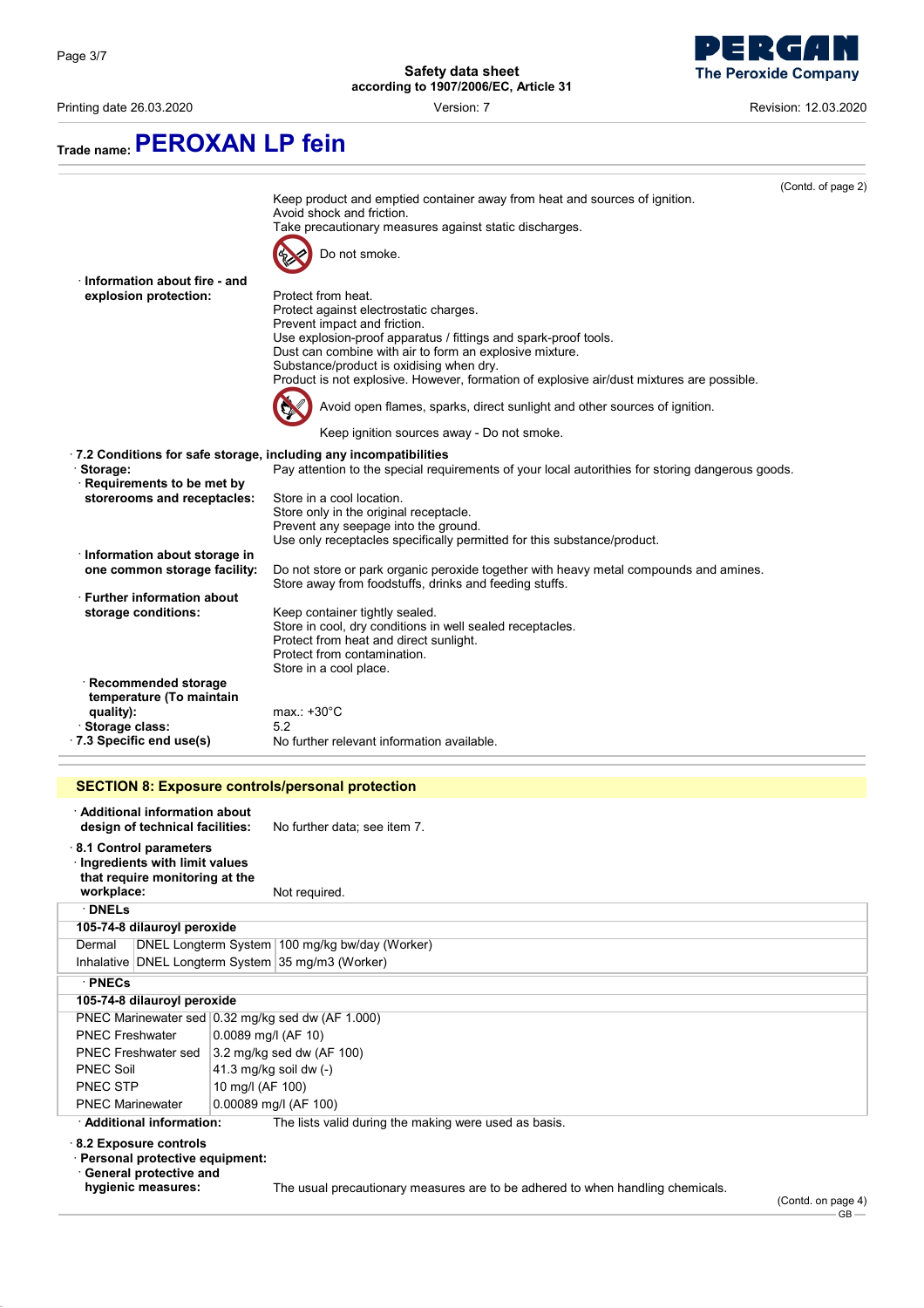$\equiv$ 

**Safety data sheet according to 1907/2006/EC, Article 31**

Printing date 26.03.2020 Version: 7 Revision: 12.03.2020

- 7  $\Box$ 

**The Peroxide Company** 

# **Trade name:PEROXAN LP fein**

|                                                    | (Contd. of page 3)                                                                                                                                               |
|----------------------------------------------------|------------------------------------------------------------------------------------------------------------------------------------------------------------------|
|                                                    | Keep away from foodstuffs, beverages and feed.                                                                                                                   |
|                                                    | Immediately remove all soiled and contaminated clothing                                                                                                          |
|                                                    | Wash hands before breaks and at the end of work.                                                                                                                 |
|                                                    | Store protective clothing separately.                                                                                                                            |
|                                                    | Do not eat, drink, smoke or sniff while working.                                                                                                                 |
|                                                    | Use skin protection cream for skin protection.                                                                                                                   |
|                                                    | Be sure to clean skin thoroughly after work and before breaks.                                                                                                   |
| <b>Respiratory protection:</b>                     | Not necessary if room is well-ventilated.                                                                                                                        |
|                                                    | Use suitable respiratory device when it exceed exposure limit and when insufficiently ventilated.                                                                |
|                                                    | Filter P2                                                                                                                                                        |
| · Protection of hands:                             | Only use chemical-protective gloves with CE-labelling of category III.                                                                                           |
|                                                    | Selection of the glove material on consideration of the penetration times, rates of diffusion and the<br>degradation                                             |
|                                                    | Protective gloves                                                                                                                                                |
| · Material of gloves                               | The selection of the suitable gloves does not only depend on the material, but also on further marks of<br>quality and varies from manufacturer to manufacturer. |
|                                                    | Butyl rubber, BR                                                                                                                                                 |
|                                                    | Fluorocarbon rubber (Viton)                                                                                                                                      |
|                                                    | Nitrile rubber, NBR                                                                                                                                              |
|                                                    | Neoprene                                                                                                                                                         |
| · Penetration time of glove                        |                                                                                                                                                                  |
| material                                           | The exact break trough time has to be found out by the manufacturer of the protective gloves and has to be                                                       |
|                                                    | observed.                                                                                                                                                        |
| ⋅ Eye protection:                                  |                                                                                                                                                                  |
|                                                    | Tightly sealed goggles                                                                                                                                           |
| · Body protection:                                 |                                                                                                                                                                  |
|                                                    | Protective work clothing                                                                                                                                         |
|                                                    |                                                                                                                                                                  |
|                                                    |                                                                                                                                                                  |
| <b>SECTION 9: Physical and chemical properties</b> |                                                                                                                                                                  |

| <u>SECTION 9. Filipsical and chemical properties</u>                                                                                       |                                                                                           |  |
|--------------------------------------------------------------------------------------------------------------------------------------------|-------------------------------------------------------------------------------------------|--|
| 9.1 Information on basic physical and chemical properties<br><b>General Information</b><br>· Appearance:<br>· Form:<br>Colour:<br>· Odour: | Solid<br>Powder<br>White<br><b>Odourless</b>                                              |  |
| Change in condition<br>· Melting point/freezing point:<br>Initial boiling point and boiling range: Not applicable.                         | Not applicable.                                                                           |  |
| · Flash point:                                                                                                                             | Not applicable.                                                                           |  |
| · Flammability (solid, gas):                                                                                                               | May cause fire.                                                                           |  |
| Decomposition temperature:                                                                                                                 | $+50$ °C (SADT)                                                                           |  |
| <b>Explosive properties:</b>                                                                                                               | Product is not explosive. However, formation of explosive air/dust mixtures are possible. |  |
| · Density:                                                                                                                                 | Not determined.                                                                           |  |
| Solubility in / Miscibility with<br>water:                                                                                                 | Insoluble.                                                                                |  |
| · Partition coefficient: n-octanol/water: not determined<br>$\cdot$ 9.2 Other information                                                  | No further relevant information available.                                                |  |
| · Active oxygen                                                                                                                            | ca. 4.0 %                                                                                 |  |
|                                                                                                                                            |                                                                                           |  |

### **SECTION 10: Stability and reactivity**

· **10.2 Chemical stability**

· **Thermal decomposition /**

No further relevant information available.

**conditions to be avoided:** SADT (Self Accelerating Decomposition Temperature) is the lowest temperature at which self accelerating decomposition may occur with substance in the packaging as used in transport. A dangerous selfaccelerating decomposition reaction and, under certain circumstances, explosion or fire can be cause decomposition at and above the temperature. Contact with incompatible substances can cause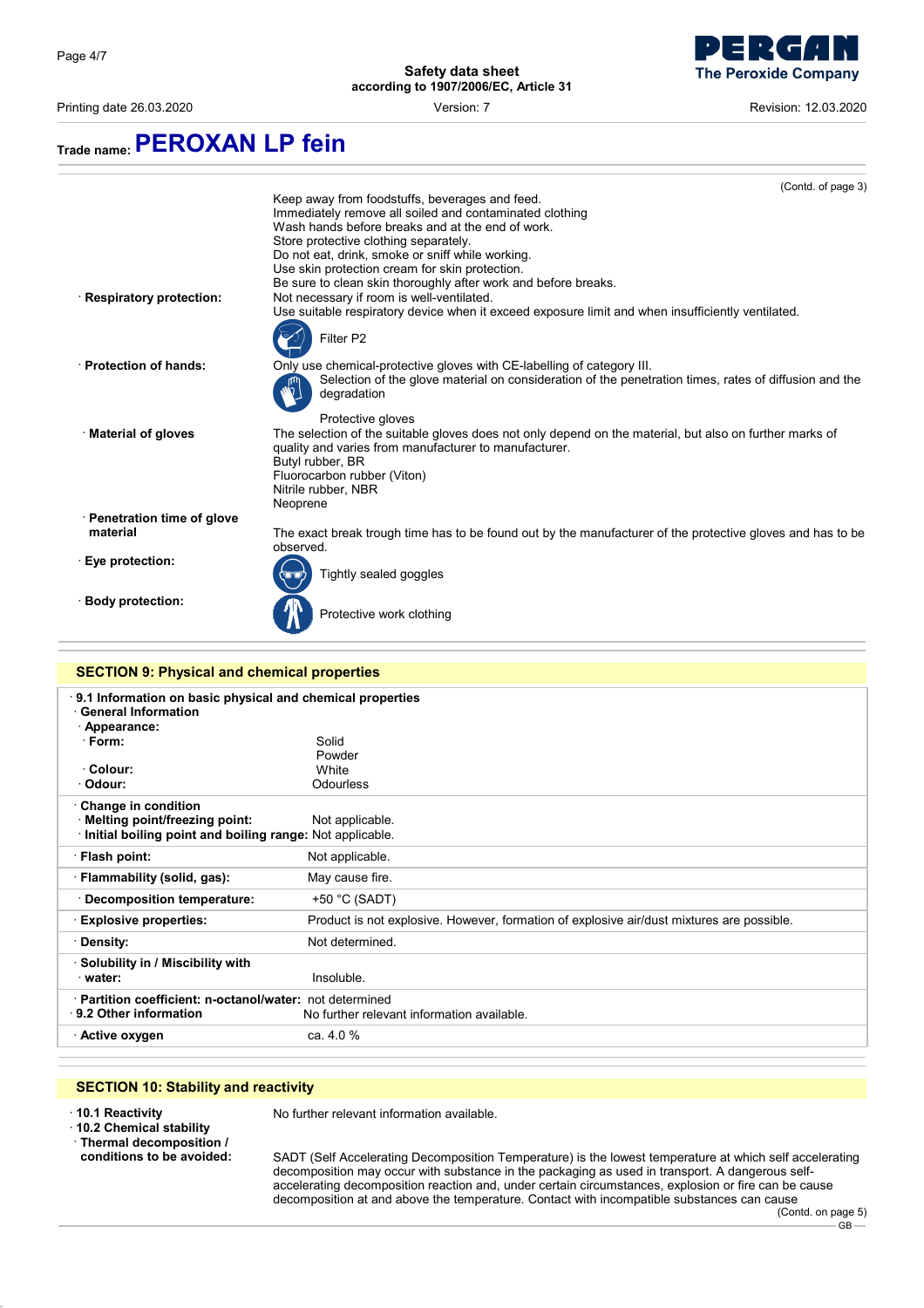Printing date 26.03.2020 Version: 7 Revision: 12.03.2020



## **Trade name:PEROXAN LP fein**

|                                | (Contd. of page 4)                                                                                                        |
|--------------------------------|---------------------------------------------------------------------------------------------------------------------------|
|                                | decomposition at or below the SADT.                                                                                       |
|                                | No decomposition if used and stored according to specifications.                                                          |
|                                | To avoid thermal decomposition do not overheat.                                                                           |
| 10.3 Possibility of hazardous  |                                                                                                                           |
| reactions                      | Self-accelerating decomposition at SADT.                                                                                  |
| 10.4 Conditions to avoid       | No further relevant information available.                                                                                |
| ⋅ 10.5 Incompatible materials: | Rapid decomposition by dirt, rust, chemicals in particular concentrated acids, alkalis and accelerators (e. g.            |
|                                | heavy-metal compounds and amines).                                                                                        |
| ⋅ 10.6 Hazardous decomposition |                                                                                                                           |
| products:                      | Hydrocarbons, carbondioxide and -monoxid.                                                                                 |
|                                | No hazardous decomposition products if used and stored according to specifications.                                       |
| · Additional information:      | Emergency procedures will vary depending on conditions. The customer should have an emergency<br>response plane in place. |
|                                |                                                                                                                           |

#### **SECTION 11: Toxicological information**

#### · **11.1 Information on toxicological effects**

· **Acute toxicity** Based on available data, the classification criteria are not met.

| · LD/LC50 values relevant for classification:                           |                                                                                                 |  |
|-------------------------------------------------------------------------|-------------------------------------------------------------------------------------------------|--|
| 105-74-8 dilauroyl peroxide                                             |                                                                                                 |  |
| $\ge$ 5,000 mg/kg (rattus)<br>Oral<br>LD50                              |                                                                                                 |  |
| Inhalative $ LC50/4h 200$ mg/l (rattus)                                 |                                                                                                 |  |
| · Primary irritant effect:                                              |                                                                                                 |  |
| · Skin corrosion/irritation                                             | Based on available data, the classification criteria are not met.                               |  |
|                                                                         | Serious eye damage/irritation Based on available data, the classification criteria are not met. |  |
| · Respiratory or skin                                                   |                                                                                                 |  |
| sensitisation                                                           | Based on available data, the classification criteria are not met.                               |  |
| CMR effects (carcinogenity, mutagenicity and toxicity for reproduction) |                                                                                                 |  |
| · Germ cell mutagenicity                                                | Based on available data, the classification criteria are not met.                               |  |
| · Carcinogenicity                                                       | Based on available data, the classification criteria are not met.                               |  |
| · Reproductive toxicity                                                 | Based on available data, the classification criteria are not met.                               |  |
| STOT-single exposure                                                    | Based on available data, the classification criteria are not met.                               |  |
| STOT-repeated exposure                                                  | Based on available data, the classification criteria are not met.                               |  |
| · Aspiration hazard                                                     | Based on available data, the classification criteria are not met.                               |  |

#### **SECTION 12: Ecological information**

| $\cdot$ 12.1 Toxicity                                               |                                                 |                                                                                                        |
|---------------------------------------------------------------------|-------------------------------------------------|--------------------------------------------------------------------------------------------------------|
| · Aquatic toxicity:                                                 |                                                 |                                                                                                        |
| 105-74-8 dilauroyl peroxide                                         |                                                 |                                                                                                        |
|                                                                     | LC50 / 96h   > 1,000 mg/l (poecilia reticulata) |                                                                                                        |
| EC <sub>50</sub>                                                    | $>1,000$ mg/l (bacteria)                        |                                                                                                        |
| 12.2 Persistence and                                                |                                                 |                                                                                                        |
| degradability                                                       |                                                 | No further relevant information available.                                                             |
|                                                                     | ⋅ 12.3 Bioaccumulative potential                | No further relevant information available.                                                             |
| 12.4 Mobility in soil<br>No further relevant information available. |                                                 |                                                                                                        |
| · Additional ecological information:                                |                                                 |                                                                                                        |
| <b>General notes:</b>                                               |                                                 | Water hazard class 1 (German Regulation) (Assessment by list): slightly hazardous for water            |
|                                                                     |                                                 | Do not allow undiluted product or large quantities of it to reach ground water, water course or sewage |
|                                                                     |                                                 | system.                                                                                                |
| 12.5 Results of PBT and vPvB assessment                             |                                                 |                                                                                                        |
| $\cdot$ PBT:                                                        |                                                 | Not applicable.                                                                                        |
| ∴vPvB:                                                              |                                                 | Not applicable.                                                                                        |
| 12.6 Other adverse effects                                          |                                                 | No further relevant information available.                                                             |

#### **SECTION 13: Disposal considerations**

- · **13.1 Waste treatment methods**
- $\cdot$  **Recommendation**



After diluting with a suitable inert solid material to 10 %, the product must be supplied to a special treatment (e. g. thermal utilization) under observance of all official regulations.

Must not be disposed together with household garbage. Do not allow product to reach sewage system.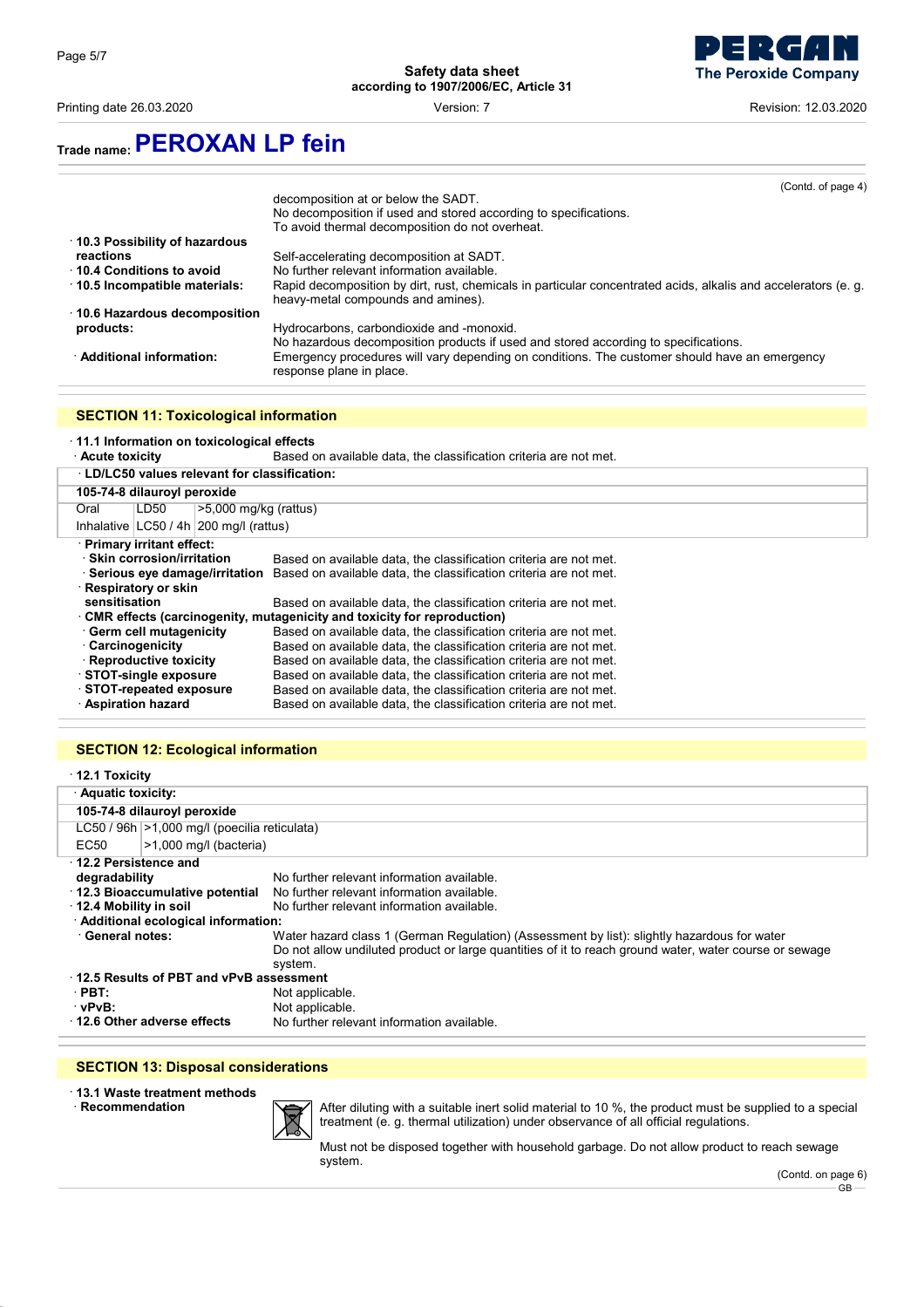Printing date 26.03.2020 Version: 7 Revision: 12.03.2020



# **Trade name:PEROXAN LP fein**

· **Uncleaned packaging:**

This material and its container must be disposed of as hazardous waste.

| <b>SECTION 14: Transport information</b>                                                                                                         |                                                                                                                                                                                 |
|--------------------------------------------------------------------------------------------------------------------------------------------------|---------------------------------------------------------------------------------------------------------------------------------------------------------------------------------|
| $\cdot$ 14.1 UN-Number<br>· ADR, IMDG, IATA                                                                                                      | <b>UN3106</b>                                                                                                                                                                   |
| · 14.2 UN proper shipping name<br>$\cdot$ ADR                                                                                                    | UN3106 ORGANIC PEROXIDE TYPE D, SOLID (DILAUROYL<br>PEROXIDE)                                                                                                                   |
| <b>IMDG, IATA</b>                                                                                                                                | ORGANIC PEROXIDE TYPE D, SOLID (DILAUROYL PEROXIDE)                                                                                                                             |
| 14.3 Transport hazard class(es)                                                                                                                  |                                                                                                                                                                                 |
| $\cdot$ ADR                                                                                                                                      |                                                                                                                                                                                 |
| · Class<br>· Label                                                                                                                               | 5.2 (P1) Organic peroxides.<br>5.2                                                                                                                                              |
| · IMDG, IATA                                                                                                                                     |                                                                                                                                                                                 |
| <b>· Class</b><br>· Label                                                                                                                        | 5.2 Organic peroxides.<br>5.2                                                                                                                                                   |
| · 14.4 Packing group<br><b>ADR, IMDG, IATA</b>                                                                                                   | Void                                                                                                                                                                            |
| 14.5 Environmental hazards:<br>· Marine pollutant:                                                                                               | <b>No</b>                                                                                                                                                                       |
| 14.6 Special precautions for user<br>· Hazard identification number (Kemler code):<br>· Stowage Category<br>· Stowage Code<br>· Segregation Code | Warning: Organic peroxides.<br>$\overline{a}$<br>D<br>SW1 Protected from sources of heat.<br>SG35 Stow "separated from" SGG1-acids<br>SG36 Stow "separated from" SGG18-alkalis. |
| 14.7 Transport in bulk according to Annex II of Marpol and the<br><b>IBC Code</b>                                                                | Not applicable.                                                                                                                                                                 |
| · Transport/Additional information:                                                                                                              |                                                                                                                                                                                 |
| $\cdot$ ADR<br>Limited quantities (LQ)<br>· Excepted quantities (EQ)<br><b>Transport category</b>                                                | 500 g<br>Code: E0<br>Not permitted as Excepted Quantity<br>2                                                                                                                    |
| · Tunnel restriction code                                                                                                                        | D                                                                                                                                                                               |
| · RID / GGVSEB:                                                                                                                                  | like ADR                                                                                                                                                                        |
| <b>IMDG</b><br>Limited quantities (LQ)<br><b>Excepted quantities (EQ)</b>                                                                        | 500 g<br>Code: E0<br>Not permitted as Excepted Quantity                                                                                                                         |
|                                                                                                                                                  | GB                                                                                                                                                                              |

(Contd. on page 7)